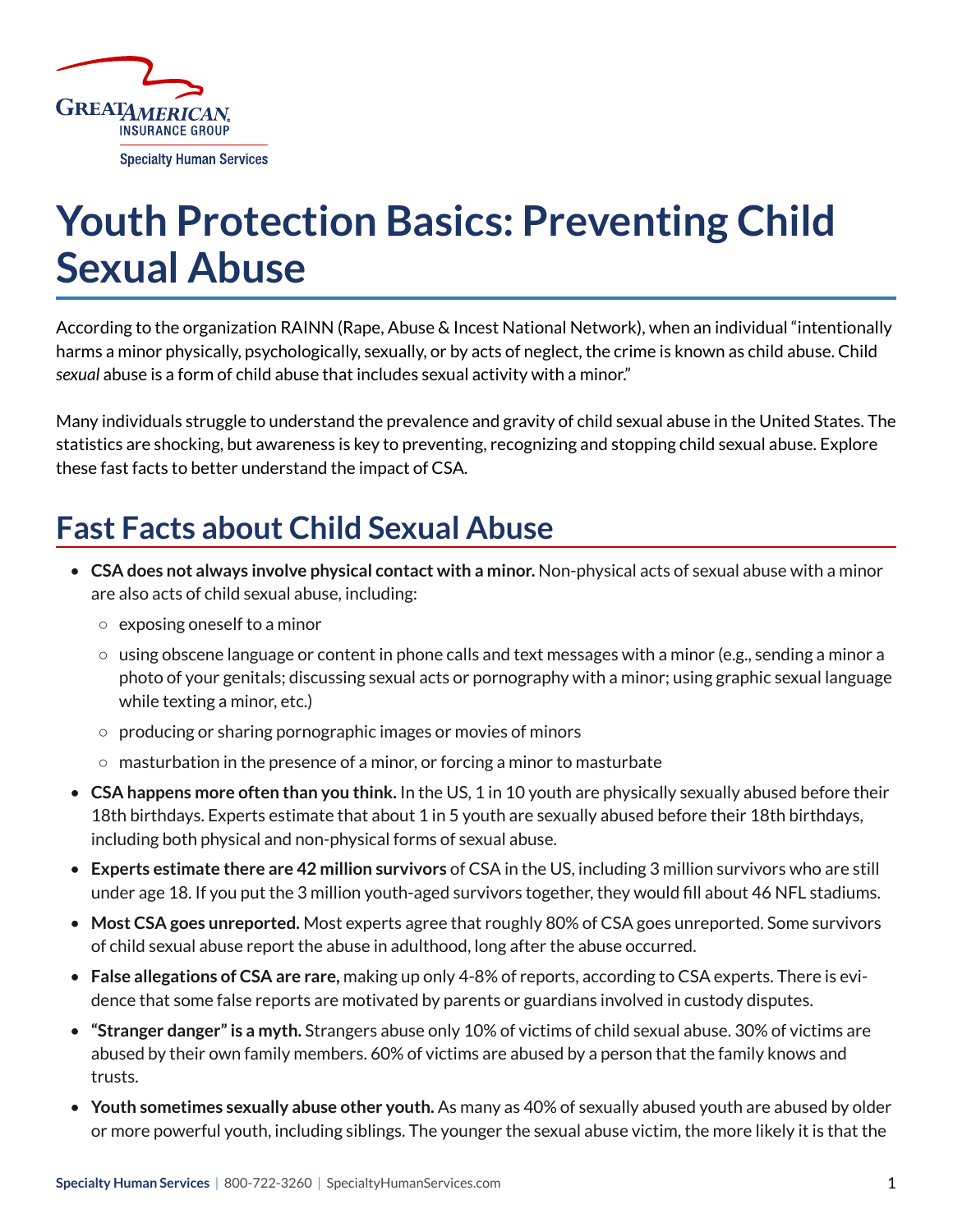perpetrator is a juvenile; juveniles are the perpetrators in 43% of sexual assaults on children under age six.

• **All types of people sexually abuse youth.** There is no specific profile for a perpetrator of child sexual abuse; all types of people perpetrate CSA. Some perpetrators of child sexual abuse might share one or more traits, but many perpetrators do not share any traits.

#### **Everyone is a Potential Child Molester**

A major failure on the part of families, communities, authorities, and organizations to recognize ongoing CSA is the mistaken belief that certain people could never commit an act of CSA. This belief is wrong. All types of people perpetrate child sexual abuse.

**Anyone could potentially molest a child.** While this sentiment might appear alarmist, it is simple fact. Many trusted and beloved community members and family members have been revealed as perpetrators of CSA. Some perpetrators are the opposite of what you might imagine; many are charismatic, kind, outgoing, and well-liked by other adults. Employers must educate their stakeholders about the nature of CSA and ensure that no one could be given a pass or considered "above suspicion." If allegations of CSA are made, then an alleged perpetrator must be investigated fully, no matter the individual's history of character.

There is no profile for a perpetrator of CSA. At best, experts have identified psychological traits that might be shared by some—but not all—perpetrators. For example, some perpetrators exhibit a pro-offending attitude. This means that a perpetrator might justify rule-breaking behavior, for example, by claiming that victims were co-conspirators or that victims wanted to participate in sex offenses. Though some perpetrators share deviant personality traits such as a pro-offending attitude, other perpetrators feel guilt or remorse for their actions.

### **Are All Children At Risk?**

CSA is ubiquitous and could affect anyone, but certain youth might be at higher risk of experiencing CSA. A perpetrator could target any young people but might choose to target youth who are already more vulnerable to abuse.

Family structure is one of the greatest risk factors for child sexual abuse. Youth are much more likely to be victims of sexual abuse when they live with stepparents or a single parent, compared to youth living with two biological parents. Youth living without either biological parent are ten times more likely to be sexually abused than youth who live with both biological parents. The highest risk is for youth who live with a single parent that has a livein partner. These youth are 20 times more likely to be victims of child sexual abuse than youth living with both biological parents (Sedlack, et. al., 2010).

Other major risk factors for child sexual abuse include gender, age, socioeconomic status, race, and ethnicity, for example:

- Girls are five times more likely to be abused than boys (Sedlack, et. al., 2010).
- Youth are at the greatest risk of sexual abuse between the ages of 7 and 13. The median age for reported abuse is 9 years old (Finkelhor, 1994), however, more than 20% of youth victims are sexually abused before the age of 8 (Snyder, 2000).
- The risk of sexual abuse is tripled for youth living in low-income households, and for youth with unemployed parents (Sedlack, et. al., 2010).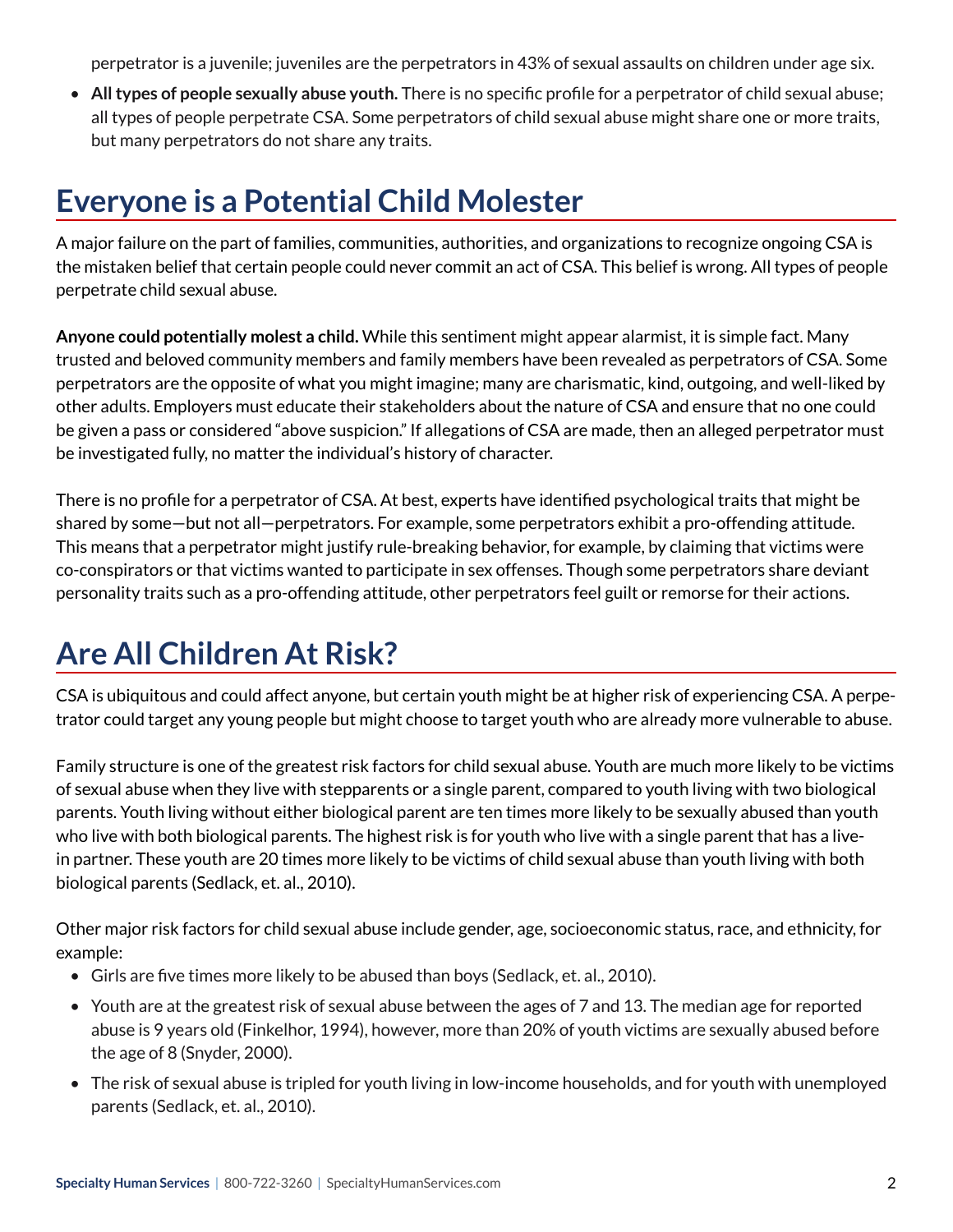# **The Impact of CSA to Survivors and Organizations**

Institutions that face sexual abuse insurance claims with litigation can potentially expect costs well above six figures, though costs vary widely depending on the circumstances surrounding each claim. Aside from direct costs, most organizations will experience long-term challenges as well, like reduced participation in youth-serving programs, intense scrutiny from stakeholders, and significant damage to the organization's brand.

Researchers from Johns Hopkins Bloomberg School of Public Health estimated the total lifetime **[economic](https://www.healio.com/psychiatry/pediatrics/news/online/%7Bbccbc7eb-f0cf-41e3-9cb2-9d9cf5bcb8bb%7D/us-cost-of-child-sexual-abuse-over-9-billion-in-2015)  [burden of CSA at \\$9.3 billion](https://www.healio.com/psychiatry/pediatrics/news/online/%7Bbccbc7eb-f0cf-41e3-9cb2-9d9cf5bcb8bb%7D/us-cost-of-child-sexual-abuse-over-9-billion-in-2015)** in 2015, based on new cases of fatal and non-fatal CSA that occurred that year. The cost estimate includes "health care costs, productivity losses, child welfare costs, violence/crime costs, special education costs and suicide death costs…" The cost estimate was adjusted to accommodate for the survivors' quality of life in later years.

Experiencing CSA can result in very serious consequences throughout a person's life. CSA does not necessarily sentence every survivor to a life of terrible consequences, but many survivors experience lifelong effects related to the CSA trauma they experienced. In adolescence, survivors of CSA are significantly more likely to:

- drop out of school
- become pregnant as teenagers
- experience Post Traumatic Stress and other psychological disorders
- engage in substance abuse
- suffer eating disorders
- attempt suicide
- commit violent crimes
- be victimized by people who are committing crimes

The high universal costs of CSA make a compelling case for organizations to increase their investments in effective prevention, as well as in resources and support for survivors.

### **What Organizations Can Do to Stop CSA**

Employers and their stakeholders have the power to help prevent and reduce CSA, beginning by designing and implementing an in-house youth protection program. Read "**[Key Principles in Youth Protection: Considerations](https://nonprofitrisk.org/wp-content/uploads/2016/11/RME_Fall_2015.pdf)  [and Action Steps](https://nonprofitrisk.org/wp-content/uploads/2016/11/RME_Fall_2015.pdf)**" in the Nonprofit Risk Management Center's magazine ("The Youth Protection Issue," Risk Management Essentials, page 6, Fall 2015) to reflect on the CSA prevention measures that best suit your organization.

To prevent and reduce CSA, organizational leaders can also:

- **Reduce opportunities for adults to harm youth**, for example:
	- $\circ$  Establish thorough employee and volunteer screening practices especially for roles involving contact with youth
	- Limit one-on-one interactions between adults and youth
	- $\circ$  Enact a policy of two-deep supervision, where two adult supervisors must be present amongst youth (so no adult is left alone with youth)
	- $\circ$  Enforce policies that prioritize youth safety, for example, policies around inappropriate touching,